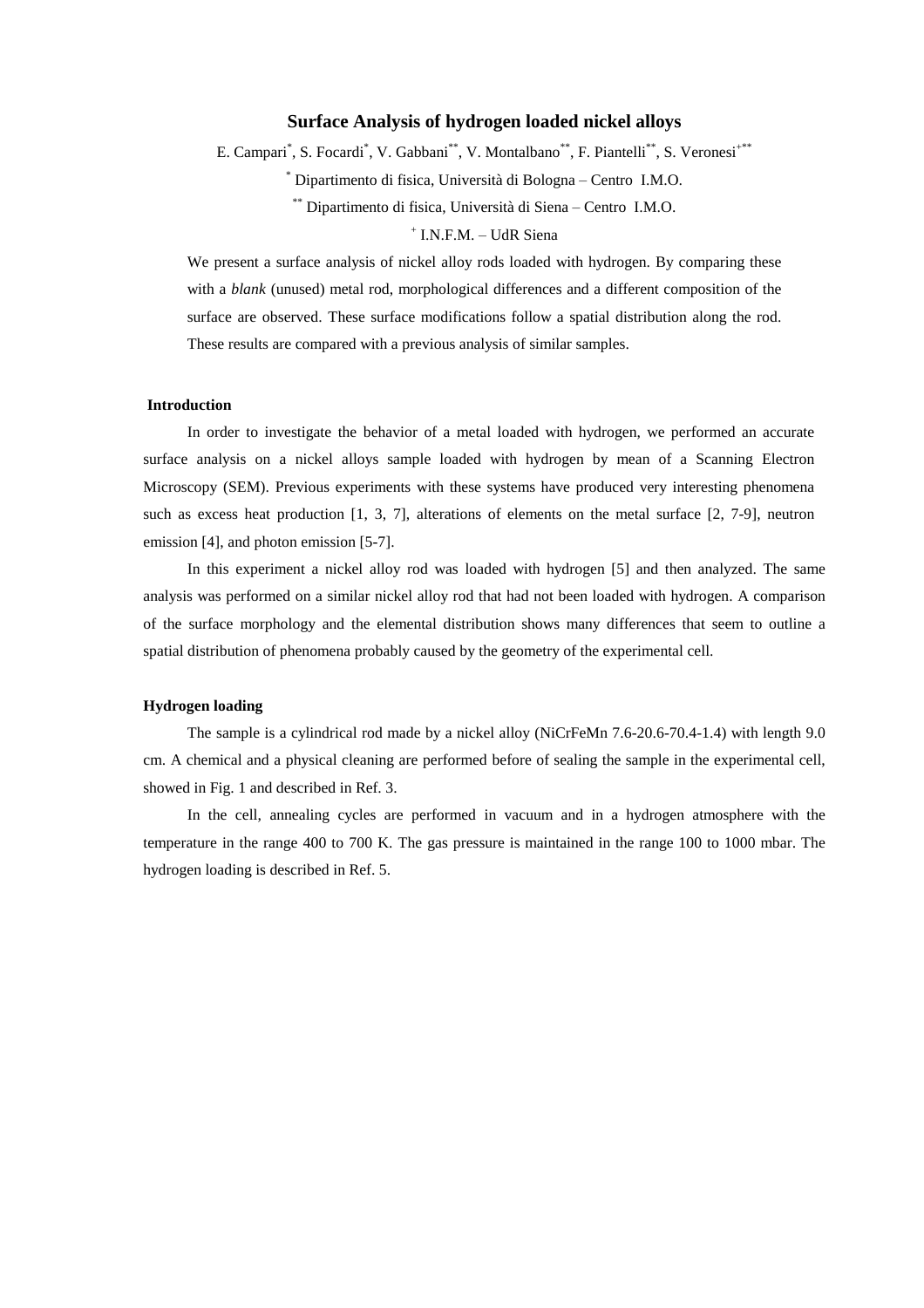

Figure 1. The experimental cell for hydrogen loading

#### **Surface analysis**

The surface of the sample has been analyzed by using a SEM which allows two different type of analysis: morphology and elemental distribution. An electron gun excites atoms in the surface (to a depth of few  $\mu$ m), secondary electrons (SE) emitted by the atoms and back-scattered electrons (BSE) allow us to obtain images of the surface.

Furthermore, an X–microprobe utilizing an energy-dispersive X–ray (EDX) system for elemental analysis, determines the elemental distribution on the surface in a quantitative fashion.

#### **Morphological analysis**

The *blank* rod shows uniform surface that always presents the same morphology along the cylindrical rod. In Fig. 2, a typical image of the surface is shown at different scales.



Figure 2. *Blank* rod BSE. a) scale 200  $\mu$ m, b) scale 50  $\mu$ m, c) scale 10  $\mu$ m.

In contrast, the surface of the used sample shows many differences along the cylindrical rod. For this reason a systematic investigation along the rod has been performed.

The surface near to the gas inflow is indistinguishable from the *blank* rod surface. Moving along the sample, the surface gradually changes up to the other end where the most impressive differences are observed. We have indicated the beginning of the rod where no changes are detected as  $l = 0$ .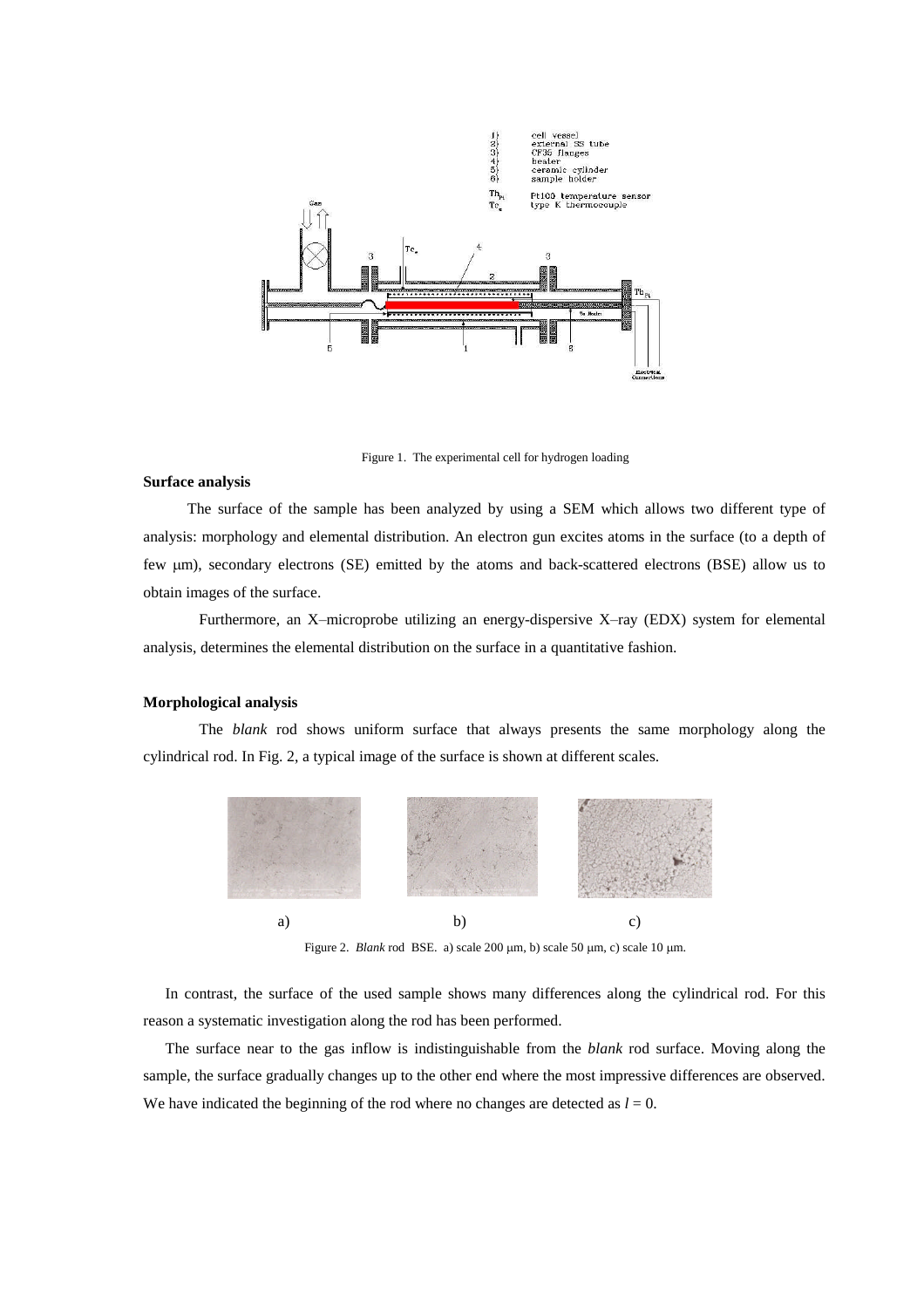

Figure 3. Sample rod at  $l = 2.0$  cm BSE. a) scale 200  $\mu$ m, b) scale 50  $\mu$ m, c) scale 10  $\mu$ m.

In Fig. 3, 4 and 5, the morphological alterations of the surface are shown. Initially, changes are distributed in isolated zones distributed uniformly.



Figure 4. Sample rod at  $l = 5.0$  cm BSE. a) scale 200  $\mu$ m, b) scale 50  $\mu$ m, c) scale 10  $\mu$ m.

In particular, darker zones appear here and there; new structures similar to broken bubbles arise. The amount of altered surface increases along the rod. Completely altered surfaces are only found at the end of the rod. Only in one case, shown in Fig. 5c, it is still possible to recognize the initial surface in a region in which layers of the surface have been removed.



Figure 5. Sample rod at  $l = 8.0$  cm BSE. a) scale 200  $\mu$ m, b) scale 50  $\mu$ m, c) scale 10  $\mu$ m.

In the images shown in this paragraph, the dimension of the spot and all other SEM parameters are optimized in order to obtain more details of the surface.

## **Elemental analysis**

In order to quantitatively characterize the elemental distribution on the sample surface, all elemental analyses were performed under the same conditions, i.e. with the electron gun at 20 kV, spot dimension 2 - 6 nm, windows of  $200 \times 200 \mu m^2$ , with an acquisition time of 100 s. In these conditions, a *blank* rod analysis is shown in Fig. 6. The quantities of Ni, Cr, Fe and Mn remain the same along the rod, and surface analyses are indistinguishable from one region to another.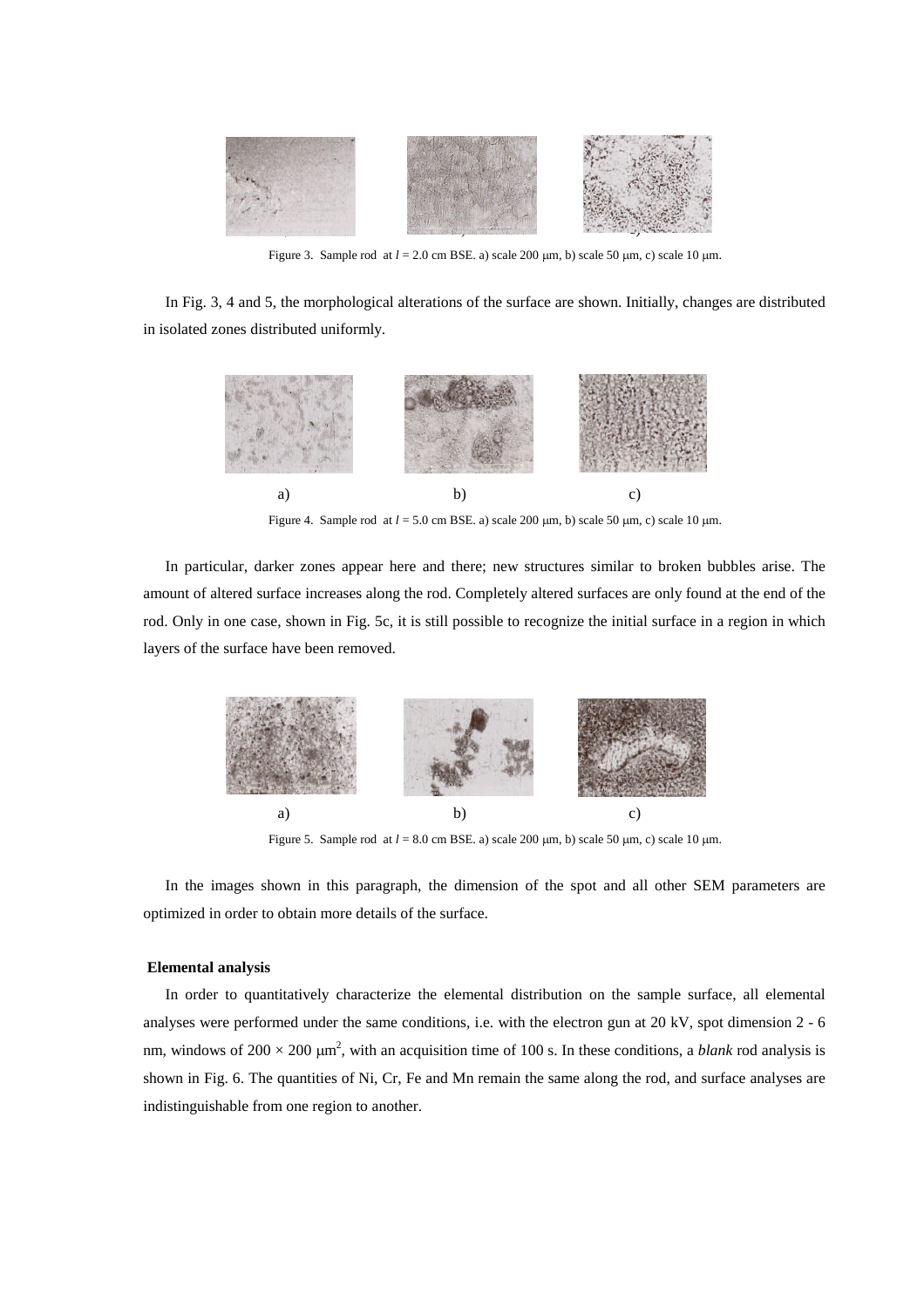

Figure 6. Elemental analysis of the *blank* rod

In contrast, the elemental analysis of the sample rod (Fig. 7) are very different from the *blank* rod analysis, and they are very different from one region to the next along the sample. This is why a systematic investigation along the sample was performed. We obtained the elemental distribution along the rod.



Figure 7. Example of elemental analysis of the sample

To correctly compare the components of the alloy, we note that the changes are essentially on the surface, i.e. at most in the first µm. This fact is confirmed by the elemental analysis performed in the central region showed in Fig. 5c, which is identical to an analysis of the *blank*. The X–microprobe interacts with atoms in few µm and for this reason we obtain information from atoms on the surface and in the bulk. A simple model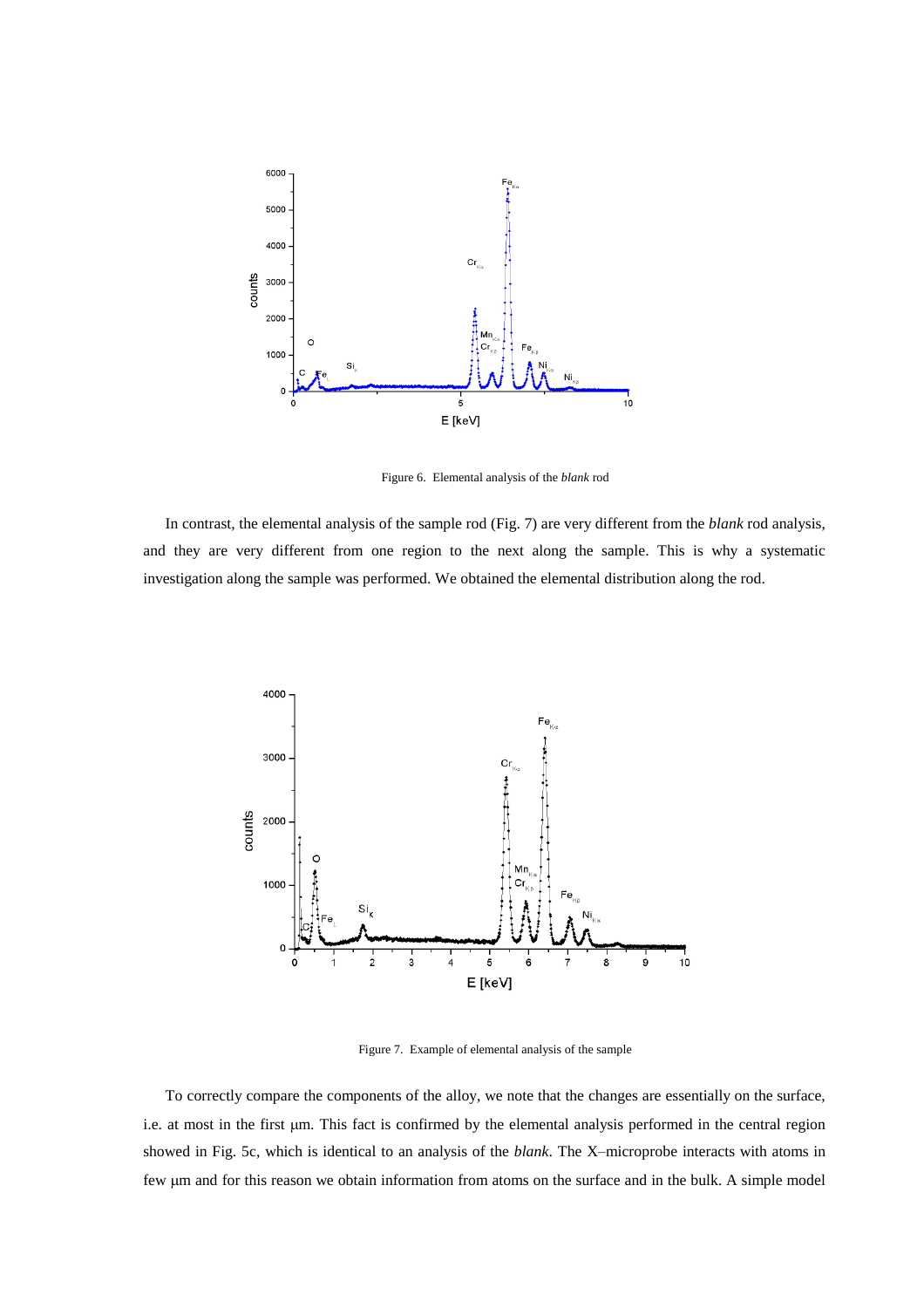[2] allows us to separate the contribution to spectra of the element of the surface from the bulk and from other elements on the surface (for example O).



Figure 8. Spatial distribution of Cr and Fe in the sample. The measures on Fe show the bar error.

The most interesting results are shown in Figures 8, 9 and 10.



Figure 9. Spatial distribution of Ni and Mn in the sample

In Fig. 10, a quantity of Cu is measured in a narrow zone of the sample. Moreover, in a wide region of the sample, nickel is absent from the surface.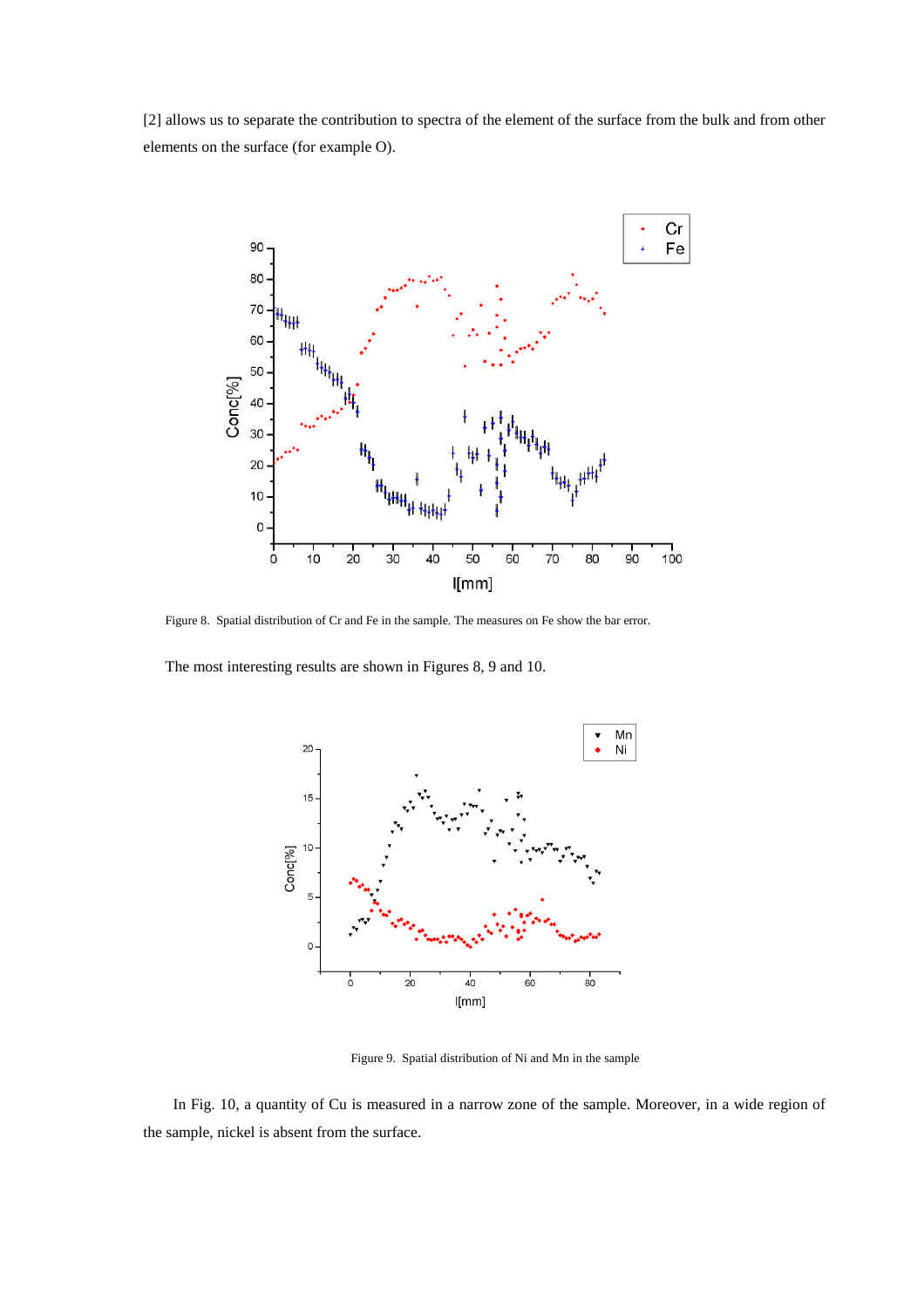

Figure 10. Spatial distribution of Ni and Cu on the sample surface.

## **Remarks and conclusion**

The surface analysis of the nickel alloy confirm previous results [2, 9] obtained using a sample of the same composition in a similar experimental cell. In particular, the observed spatial distribution of the changes in the elements that appear on the surface seems to suggest an important contribution due to the geometry of the experimental cell. This geometry causes a temperature gradient and pressure that seems to drive the processes on the metal surface. Moreover, these processes are important and produce new elements on the surface without massive production of excess heat.